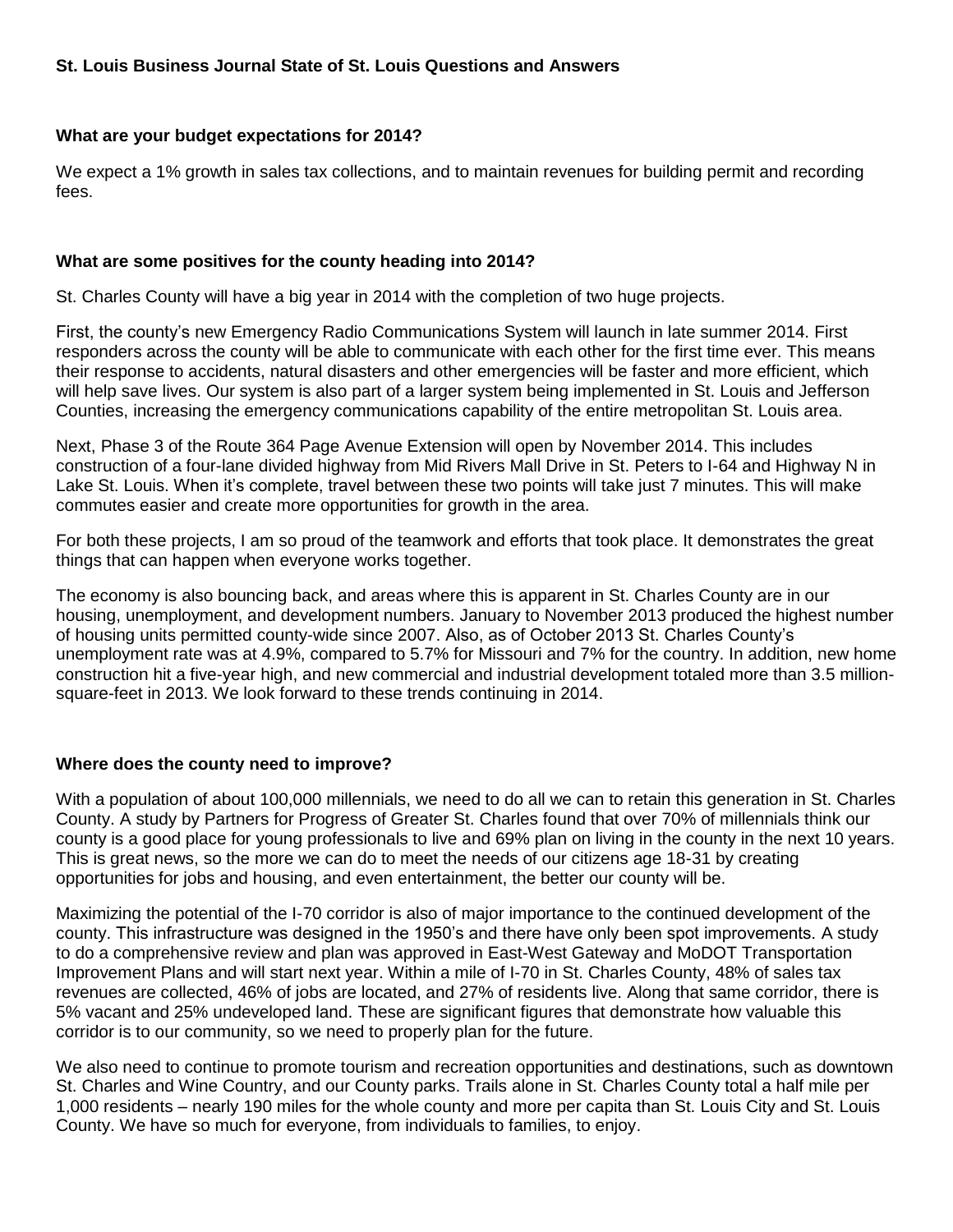## **What local industries will see the biggest growth next year?**

The \$380 million expansion of the General Motors (GM) Assembly Plant is nearing completion in Wentzville. GM also has a \$133 million stamping plant addition under construction, and the press is expected to be operational in early 2015. In the near future there will be a ribbon cutting to open a new \$22 million, 80,000 square-foot auto supplier plant that was built this year right across the street from the GM plant.

Another area of growth in St. Charles County is in the sector of plastics manufacturing. According to the Economic Development Center of St. Charles County (EDC), the Austrian-based firm Alpla opened their first Midwestern plant in 2010 in St. Peters, added a 65,000-square-foot expansion in 2011 and purchased a second building 2012. In 2013, they purchased a third building with 105,000-square-feet and have already proposed a 61,000-square-foot expansion to be built in 2014.

Beyond automotive and plastics manufacturing, aerospace defense contractors are going strong with recent expansions by LMI Aerospace and Seyer Industries. We also look forward to new defense projects coming to Boeing in St. Charles.

The EDC anticipates financial services, healthcare, and information technology growth, as well. In the healthcare sector, Mercy opened several new medical offices in 2013, local hospitals are expanding, and the recent Pharma Medica Research project is bringing a \$30.8 million investment and about 300 plus new jobs to St. Charles. The EDC is also actively working with the Regional Chamber and local officials to pursue data center facilities and employees. The I-64/Highway 40 high tech corridor in St. Charles County is home to eight data centers, the largest concentration of its type in metro St. Louis.

#### **What efforts are being made to lower unemployment in the area?**

We are fortunate to have a low unemployment rate in St. Charles County, but this can always improve. The growth I addressed in the previous question will certainly help us maintain our low unemployment rate. In addition, St. Charles County's Workforce Development Department runs our branch of the Missouri Career Center and works to keep our rate low. The department works with area businesses to promote job opportunities and offers skill-building classes in a variety of topics, from computers to networking. It is a great resource for the community.

## **What is the one concern that keeps you up at night?**

As a former educator and legislator, I know that quality education is important to the success of any community. The Missouri Supreme Court's recent decision upholding the statute allowing students in unaccredited schools to transfer, with the home district paying tuition to the receiving school, has elevated failing schools from a neighborhood problem to a regional problem in Missouri. I am concerned about the future of the St. Louis Metropolitan Area as a whole if other school districts in the area fail. For St. Charles County in particular, I am concerned about our schools in terms of resources and space if more and more students transfer.

Not only school boards, administrators and teachers are to blame. A review of attendance figures from the Missouri Department of Elementary and Secondary Education indicates that only 70.1 percent of Normandy students, 69.6 percent of Riverview students, and 77.9 percent of St. Louis City students attend school 90 percent of the time. Francis Howell, Kirkwood and Mehlville have over 90 percent of students attending 90 percent of the time. While some parents in failing schools make great sacrifices to get a good education for their children, other parents cannot even get their kid to school.

I hope we can develop a culture that understands and values the importance of education to the success of individuals and the region. Every student deserves a quality education and we need to do more within our families, communities, and school districts, as well as the legislature, to make that happen.